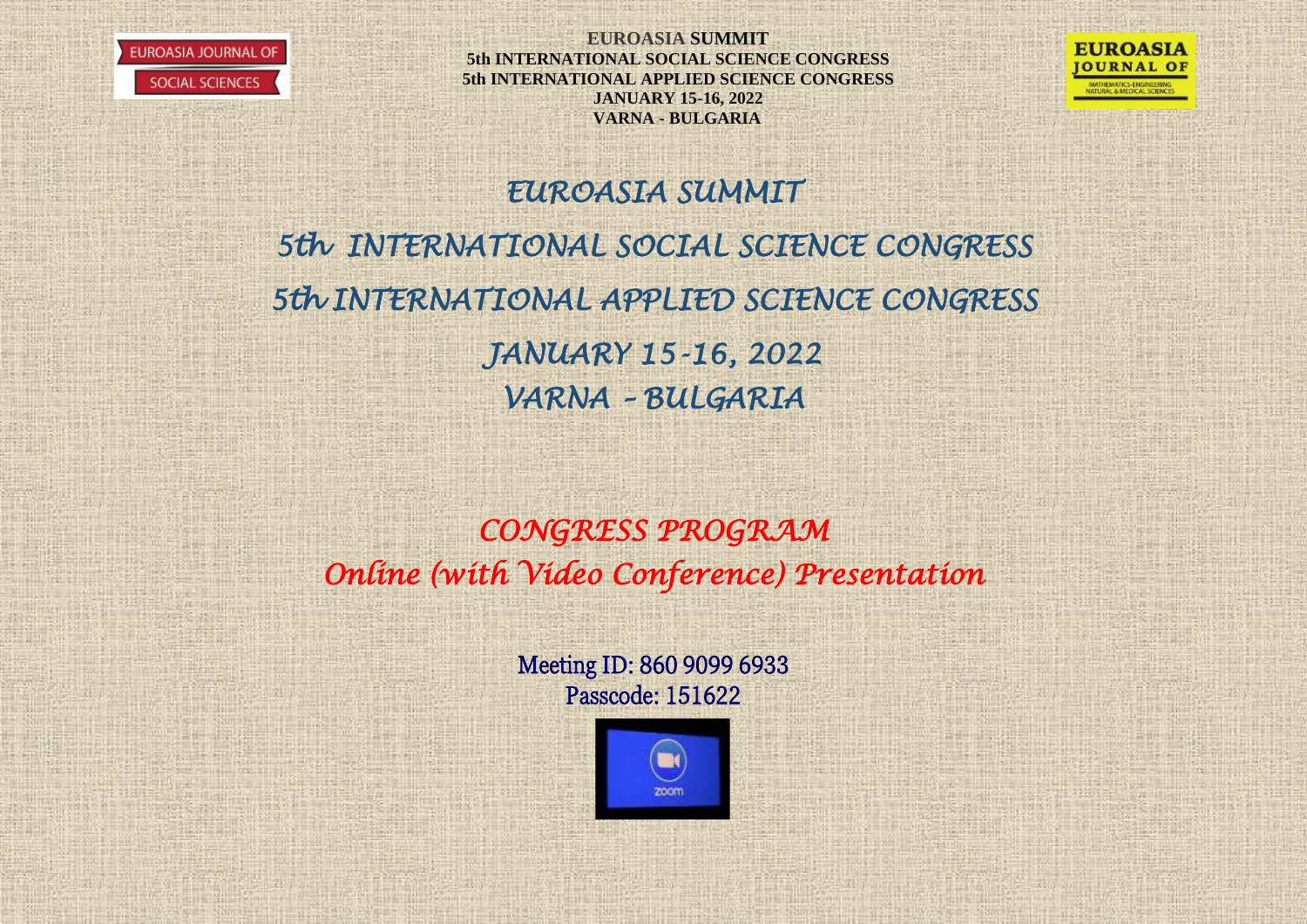



## IMPORTANT, PLEASE READ CAREFULLY

- To be able to make a meeting online, login via https://zoom.us/join site, enter ID instead of "Meeting ID
- or Personal Link Name" and solidify the session.
- The Zoom application is free and no need to create an account.
- The Zoom application can be used without registration.
- The application works on tablets, phones and PCs.
- Speakers must be connected to the session 10 minutes before the presentation time.
- All congress participants can connect live and listen to all sessions.
- During the session, your camera should be turned on at least %70 of session period
- Moderator is responsible for the presentation and scientific discussion (question-answer) section of the session.

### TECHNICAL INFORMATION

- Make sure your computer has a microphone and is working.
- You should be able to use screen sharing feature in Zoom.
- Attendance certificates will be sent to you as pdf at the end of the congress.
- Moderator is responsible for the presentation and scientific discussion (question-answer) section of the session.
- Before you login to Zoom please indicate your name surname and hall number,

# exp. H-…, S- … NAME , SURNAME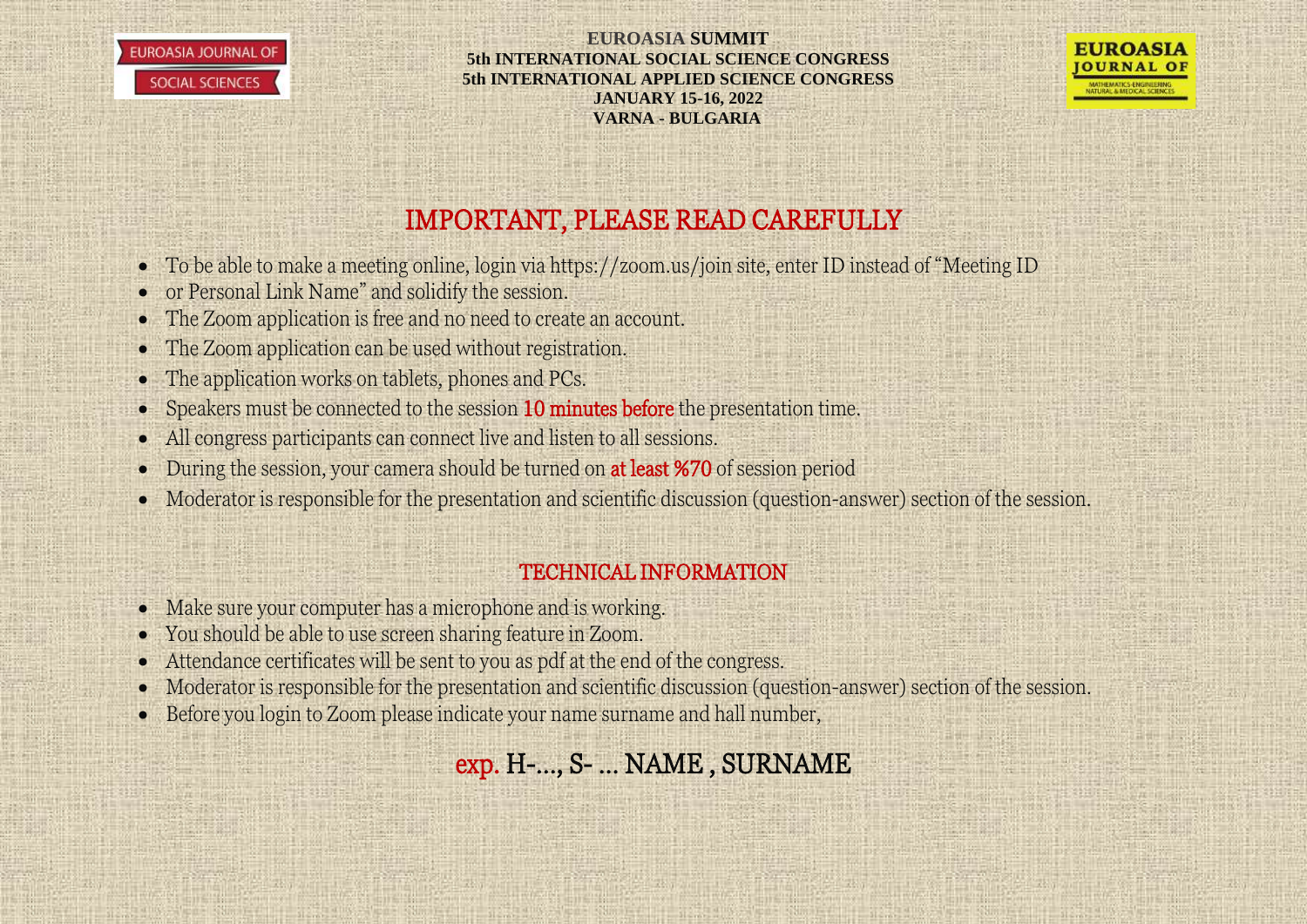| <b>EUROASIA JOURNAL OF</b><br>SOCIAL SCIENCES                         | <b>EUROASIA SUMMIT</b><br>5th INTERNATIONAL SOCIAL SCIENCE CONGRESS<br>5th INTERNATIONAL APPLIED SCIENCE CONGRESS<br><b>JANUARY 15-16, 2022</b><br><b>VARNA - BULGARIA</b> | <b>EUROASIA</b><br>OURNAL OF                                                             |  |
|-----------------------------------------------------------------------|----------------------------------------------------------------------------------------------------------------------------------------------------------------------------|------------------------------------------------------------------------------------------|--|
| 15.01.2022                                                            | <b>HALL: 1</b>                                                                                                                                                             | <b>SESSION: 1</b>                                                                        |  |
| <b>Meeting ID: 860 9099 6933</b>                                      | <b>Passcode: 151622</b>                                                                                                                                                    |                                                                                          |  |
|                                                                       | $10:00 - 12:00$ (Turkey time)                                                                                                                                              | MODERATOR: DR. HAYAL ÖZÇİM                                                               |  |
| <b>Authors</b>                                                        |                                                                                                                                                                            | <b>Topic title</b>                                                                       |  |
| DOCTEUR, OUEDRAOGO<br><b>ABDOULAYE</b><br><b>ATAHUALPA SOSA LOPEZ</b> |                                                                                                                                                                            | The Determinants Of The Performance Of Development Projects And Programs In Burkina Faso |  |
| <b>CEM ALKAN</b><br>DOÇ. DR. EDA ÖZGÜL KATLAV                         |                                                                                                                                                                            | Konaklama İşletmelerinin Siber Güvenlik Yönetim Yaklaşımlarının Değerlendirilmesi        |  |
| DR.ÖĞRETİM Ü. NEDİM DİKMEN                                            |                                                                                                                                                                            | Para Politikalarının Makroekonomik Değişkenler Üzerine Etkisi: Var Analizi Yaklaşımı     |  |
| DR. HAYAL ÖZÇİM                                                       | Katılım Bankacılığı Sisteminde Kurumsal Sosyal Sorumluluk Anlayışı                                                                                                         |                                                                                          |  |
| DR. HAYAL ÖZÇİM                                                       | Post Keynesyen Teorideki Belirsizlik Kavramı İle İslam Ekonomisindeki Garar Kavramının<br>Karşılaştırılması                                                                |                                                                                          |  |
| AYŞEGÜL BAYKUL                                                        | Üst-Orta Gelir Grubu Ülkelerinin Yenilik Kapasitesinin Karşılaştırılması                                                                                                   |                                                                                          |  |
| DR. ERMAN AKILLIBAŞ                                                   |                                                                                                                                                                            | Konaklama İşletmeleri Perspektifinden Şehir Pazarlamasına Kavramsal Bir Bakış            |  |

**TARGET**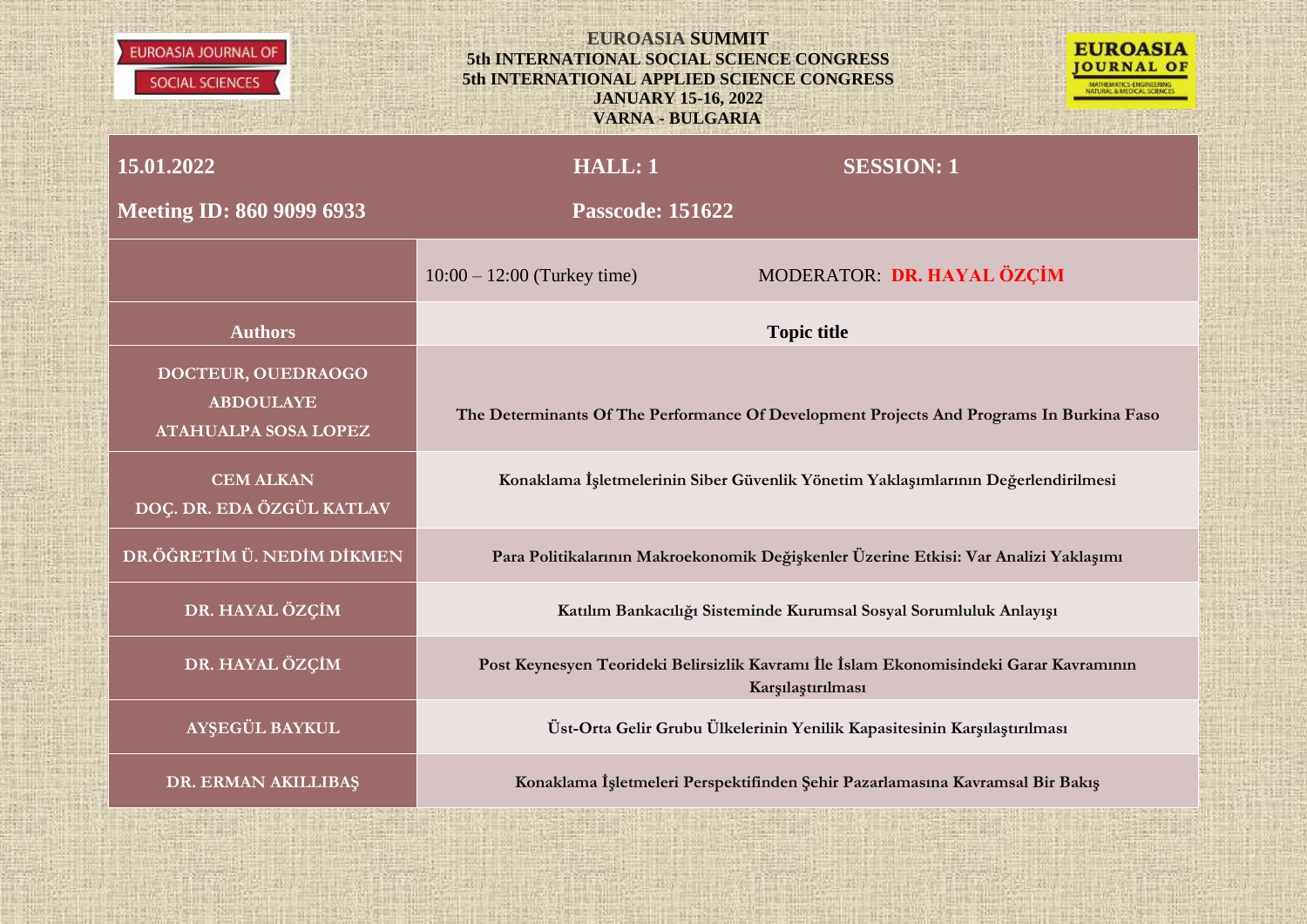



| 15.01.2022                                    | HALL: 2                                                        |  | <b>SESSION: 1</b>                                           |
|-----------------------------------------------|----------------------------------------------------------------|--|-------------------------------------------------------------|
| <b>Meeting ID: 860 9099 6933</b>              | <b>Passcode: 151622</b>                                        |  |                                                             |
|                                               | $10:00 - 12:00$ (Turkey time)                                  |  | MODERATOR: FƏLSƏFƏ DOKTORU, DOSENT ZAUR ƏLİYEV              |
| <b>Authors</b>                                |                                                                |  | <b>Topic title</b>                                          |
| <b>EMİL AĞAYEV</b>                            |                                                                |  | Nadir Əbdürrəhmanov Yaradıcılığında Qadın Obrazlarına Baxış |
| DR. ÖĞR. ÜYESİ GÜLŞAH PARLAK<br><b>KALKAN</b> | Kilis Ağzında Gelecek Zaman İfadesi İçin -IcI Ekinin Kullanımı |  |                                                             |
| ΜΕΗDΙΥΕΛΑ ΜΘΤΑΝΘΤ<br><b>BAHADUR QIZI</b>      |                                                                |  | Dahi Azərbaycan Şairı Nizami                                |
| FƏLSƏFƏ DOKTORU, DOSENT<br><b>ZAUR ƏLİYEV</b> |                                                                |  | Uydurma Ermani Soyqırımına Dair Vatikan Sanadlari           |
| <b>RZAYEVA GÜNAY</b>                          |                                                                |  | Kafkas İslam Ordusu'nun İzleri                              |
| YEGANƏ QÜRBƏT QIZI<br><b>QƏHRƏMANOVA</b>      |                                                                |  | YEGANƏ QÜRBƏT QIZI QƏHRƏMANOVA                              |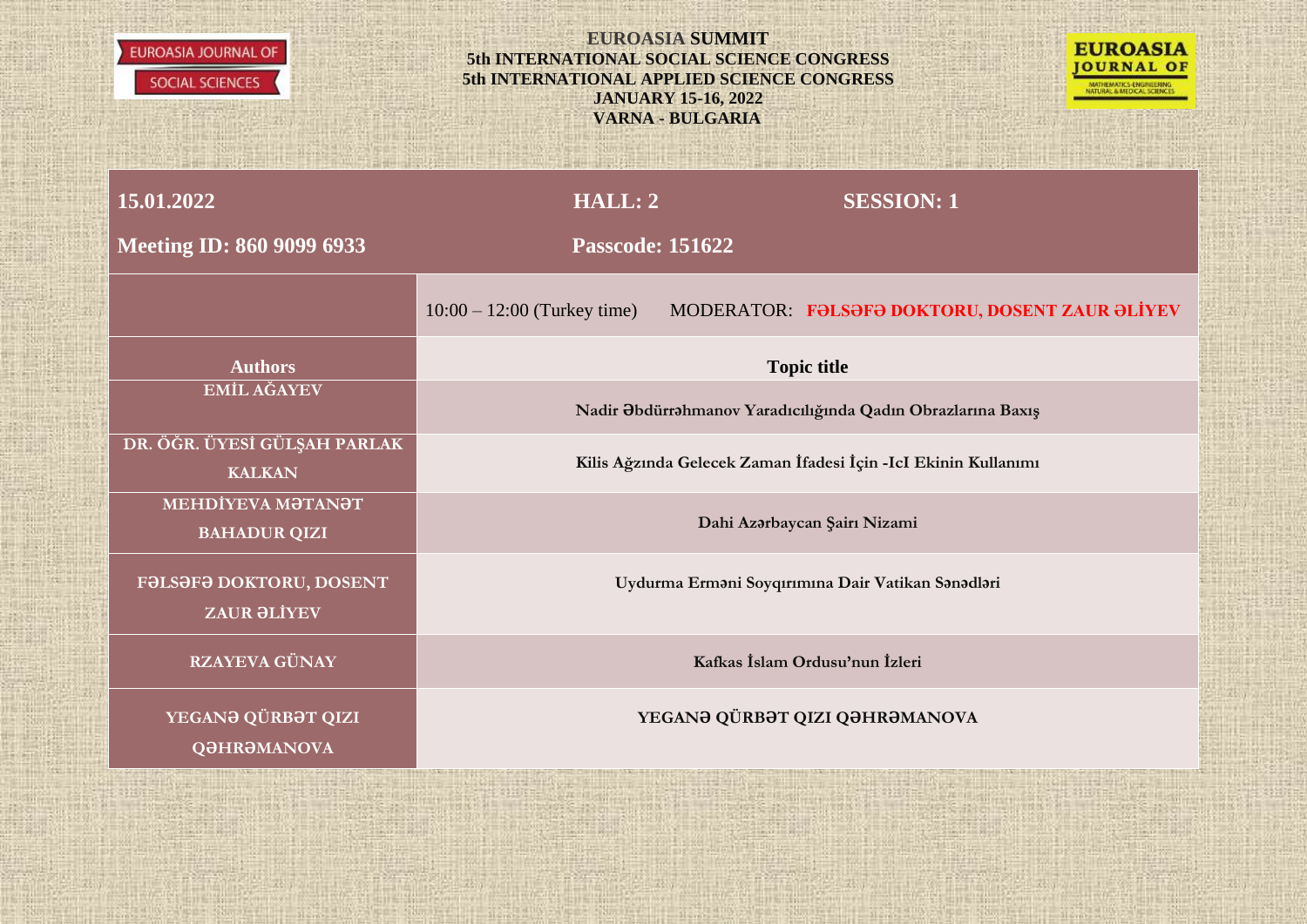



| 15.01.2022                                                                                                                                                                 | HALL: 3                                                                                                                      |  | <b>SESSION: 1</b>                                                                                                              |
|----------------------------------------------------------------------------------------------------------------------------------------------------------------------------|------------------------------------------------------------------------------------------------------------------------------|--|--------------------------------------------------------------------------------------------------------------------------------|
| <b>Meeting ID: 860 9099 6933</b>                                                                                                                                           | <b>Passcode: 151622</b>                                                                                                      |  |                                                                                                                                |
|                                                                                                                                                                            | $10:00 - 12:00$ (Turkey time)                                                                                                |  | MODERATOR: DOC.DR. MAHNAZ GÜMRÜKÇÜOĞLU YİĞİT                                                                                   |
| <b>Authors</b>                                                                                                                                                             | <b>Topic title</b>                                                                                                           |  |                                                                                                                                |
| <b>KINGSLEY IGENEPO JOHN</b><br><b>ADEREMI TIMOTHY ADELEYE</b><br>AHMED OLALEKAN OMONIYI<br><b>EBIEKPE VICTOR</b><br><b>ONYENZE UGOCHUKWU</b><br>OGWUDA UCHECHUKWU ANTHONY |                                                                                                                              |  | Studies On The Adsorption Performance Of Selected Zeolites For Environmental Remediation Of<br><b>Tetracycline Antibiotics</b> |
| <b>ADEREMI TIMOTHY ADELEYE</b><br><b>OKESHINA TOSIN SOLOMON</b><br><b>OKOH CARE ANKELIE</b><br>PROMISE GOODNESS ADELEYE<br><b>CHUKS K. ODOH</b>                            | Synthesis and Applications of Levulinic Acid (LA) and Its Derivatives From Biomass<br>Materials-Accessibility to Bioeconomy! |  |                                                                                                                                |
| DOÇ.DR. MAHNAZ<br>GÜMRÜKÇÜOĞLU YİĞİT                                                                                                                                       |                                                                                                                              |  | Su Kaynaklarının Sürdürülebilirliğinde Yağış Akım Ve Sedimantasyon İlişkisi; Sapanca Havzası Örneği                            |
| ÖĞR.GÖR.SELİM TAŞKAYA                                                                                                                                                      |                                                                                                                              |  | Emsal Oranlarına Göre İmar Parsellerine İmar Çapı Verilmesi                                                                    |
| ÖĞR.GÖR.SELİM TAŞKAYA                                                                                                                                                      |                                                                                                                              |  | Uygulama İmar Planlarında Kamulaştırma İşlemlerinin Konveks Alan Kapama Metodu İle Tayini                                      |
| <b>ARZU ÇAMBAY</b><br><b>ELİF AKGÜN</b><br><b>MURAT İNCEÖZ</b>                                                                                                             |                                                                                                                              |  | Structural Analysis Of Keban Thrust And Its Environment                                                                        |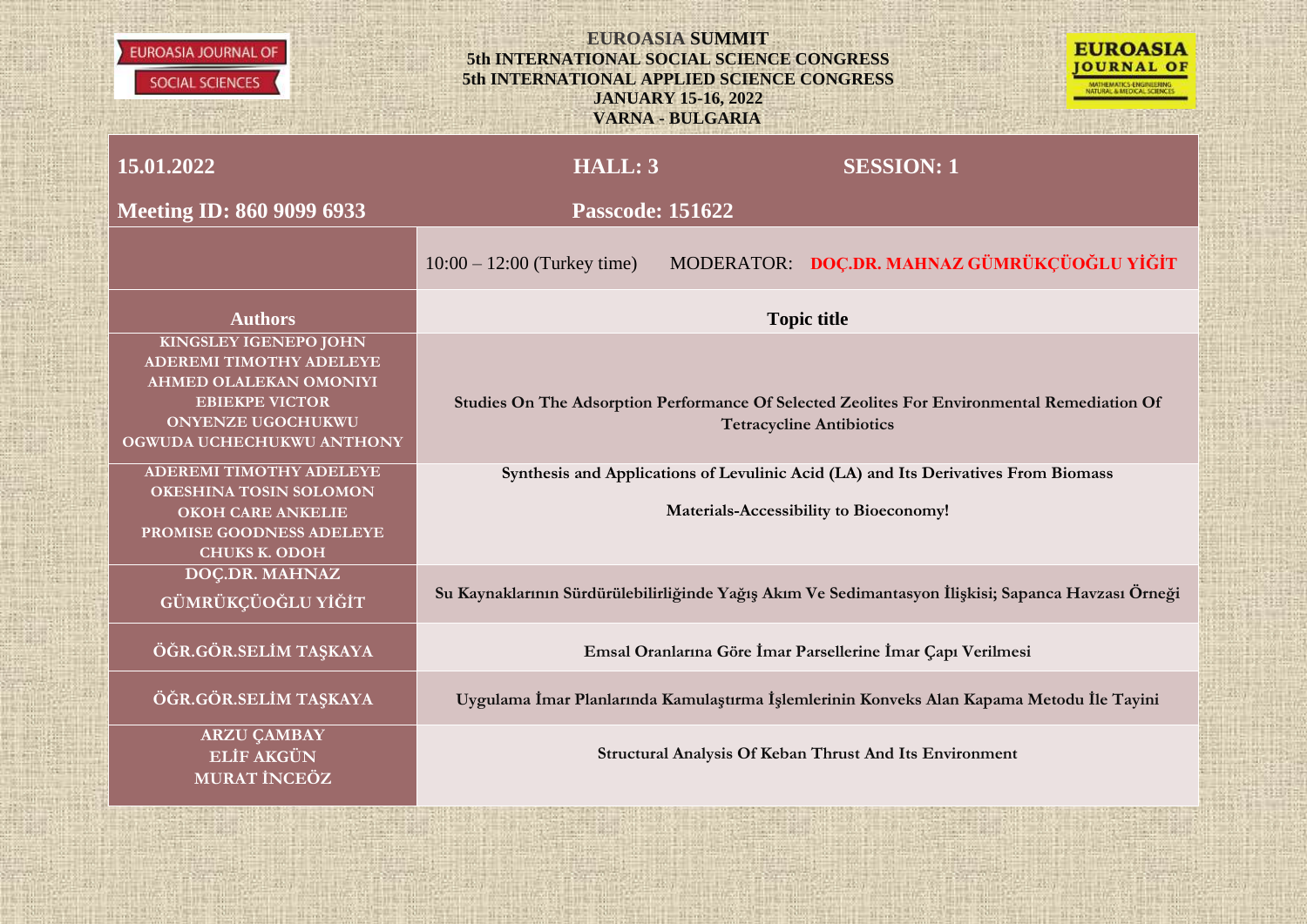



| 15.01.2022                                    | HALL: 1                                                                                                                                  |  | <b>SESSION: 2</b>                                                                   |
|-----------------------------------------------|------------------------------------------------------------------------------------------------------------------------------------------|--|-------------------------------------------------------------------------------------|
| <b>Meeting ID: 860 9099 6933</b>              | <b>Passcode: 151622</b>                                                                                                                  |  |                                                                                     |
|                                               | $14:00 - 16:00$ (Turkey time)                                                                                                            |  | MODERATOR: PROF.İSMAYİLOVA MİRVARİ ABBAS QIZI                                       |
| <b>Authors</b>                                |                                                                                                                                          |  | <b>Topic title</b>                                                                  |
| PROF. İSMAYİLOVA MİRVARİ<br><b>ABBAS QIZI</b> |                                                                                                                                          |  | Akademik Esse Janrının Səciyyəvi Xüsusiyyətləri                                     |
| DR. ÖĞR. ÜYESİ MESUT KOÇ                      | Üniversite Öğrencilerinin İlçe Bazında Yöneticilere İlişkin Algıları: Gölhisar İlçesi Örneği                                             |  |                                                                                     |
| İBRAHIM ÇELEBİ<br><b>EMRAH KOPARAN</b>        | Samsun İli Atakum İlçesi Ortaöğretim Öğrencilerinin Yenilenebilir Enerji Kaynakları Konusundaki<br>Farkındalık Düzeylerinin Belirlenmesi |  |                                                                                     |
| PERİHAN ŞARA HÜRSOY<br><b>MİNE BIYIK</b>      | Change And Development Of The Environment Concept In Primary School Life Study Curriculums                                               |  |                                                                                     |
| PERİHAN ŞARA HÜRSOY                           |                                                                                                                                          |  | Primary School Teachers' Thoughts On Distance Education During The Pandemic Process |
| SALMANOVA KÖNÜL İSRAFİL QIZI                  | Azərbaycan Layla Və Oxşamalarında Təkrarlar Ritm Yaradan Üslubi Vasitə Kimi                                                              |  |                                                                                     |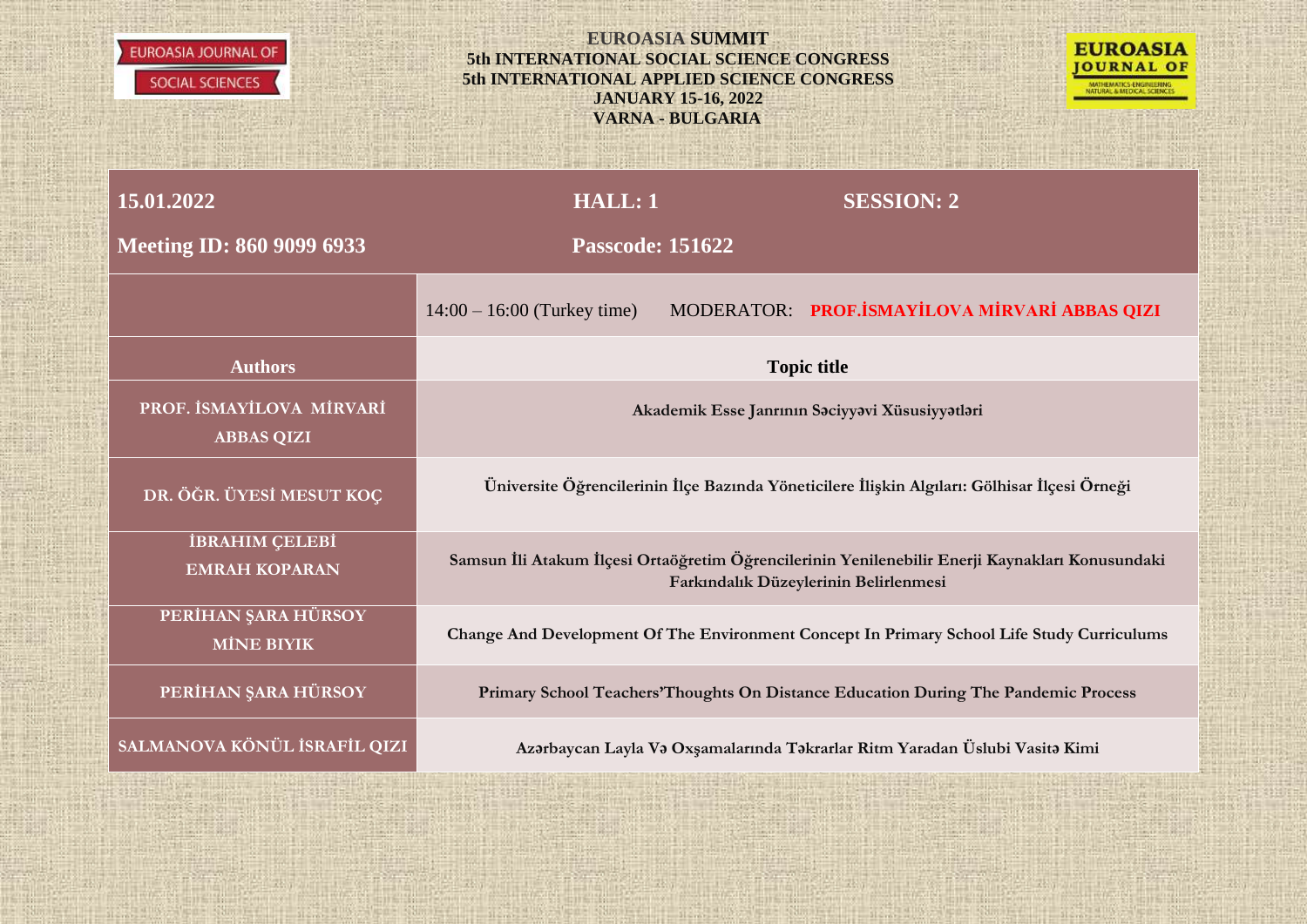| <b>EUROASIA JOURNAL OF</b><br>SOCIAL SCIENCES                                                                | <b>EUROASIA SUMMIT</b><br><b>EUROASIA</b><br>5th INTERNATIONAL SOCIAL SCIENCE CONGRESS<br><b>JOURNAL OF</b><br>5th INTERNATIONAL APPLIED SCIENCE CONGRESS<br><b>JANUARY 15-16, 2022</b><br><b>VARNA - BULGARIA</b> |  |  |
|--------------------------------------------------------------------------------------------------------------|--------------------------------------------------------------------------------------------------------------------------------------------------------------------------------------------------------------------|--|--|
| 15.01.2022                                                                                                   | HALL: 2<br><b>SESSION: 2</b>                                                                                                                                                                                       |  |  |
| <b>Meeting ID: 860 9099 6933</b>                                                                             | <b>Passcode: 151622</b>                                                                                                                                                                                            |  |  |
|                                                                                                              | MODERATOR: ABDÜLCELİL MÜCAHİD ZENGİN<br>$14:00 - 16:00$ (Turkey time)                                                                                                                                              |  |  |
| <b>Authors</b>                                                                                               | <b>Topic title</b>                                                                                                                                                                                                 |  |  |
| PROF. RAIHAN A. YUSOPH                                                                                       | The Lone Moro In The 100 Great Muslim Leaders In The 20TH Century                                                                                                                                                  |  |  |
| <b>SAMET YUSUF KATLAV</b><br>DOÇ. DR. ÖMER ÇOBAN                                                             | Restoranlarda Tuvalet Temizliği Algısının Müşteri Memnuniyeti Ve Davranışsal Niyet Üzerine Etkisi:<br>Kapadokya Örneği                                                                                             |  |  |
| ABDÜLCELİL MÜCAHİD ZENGİN                                                                                    | Brand Personality On Social Media: The Case Of Strongest Turkish Brands                                                                                                                                            |  |  |
| <b>BERAT ERGENEKON</b>                                                                                       | Covid-19 Gölgesinde Spor Bilimleri Akademi Öğrencilerinde Psikolojik Zihinlilik İncelemesi                                                                                                                         |  |  |
| <b>HALDUN ŞEKERCİ</b><br>FATMA GÜL                                                                           | Türkiye'deki Oyuncak Müzelerindeki Metal Oyuncaklar                                                                                                                                                                |  |  |
| <b>GİZEM CAN ATMACA</b><br><b>MERVE UCAR</b><br><b>SELİN YILMAZ</b><br><b>ANIL BAYINDIR</b><br>ÖZGE KARAKALE | The Mediating Role of Locus of Control and COVID-19 Conspiracy Belief in the Relationship Between<br><b>Attachment Style and COVID-19 Anxiety</b>                                                                  |  |  |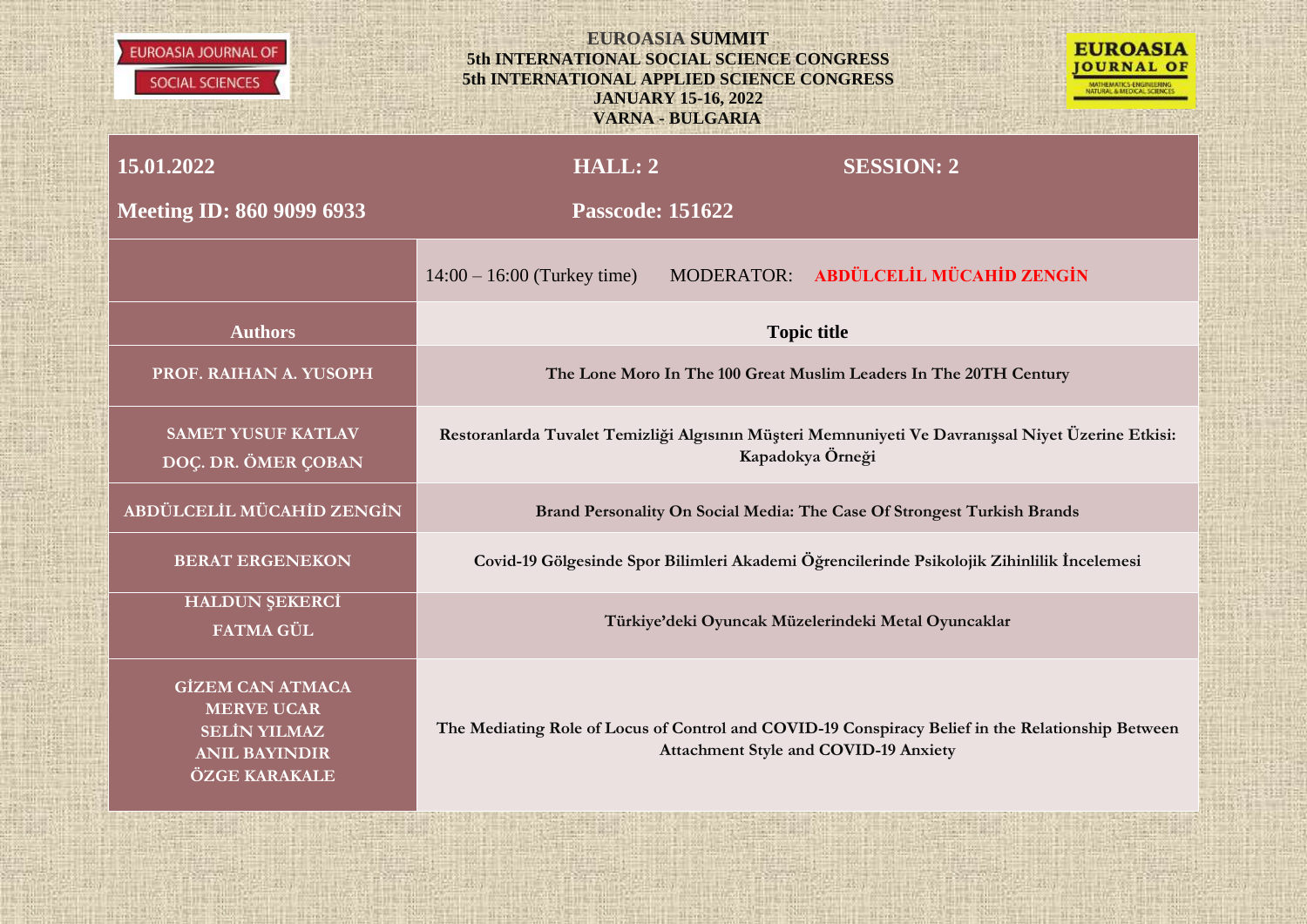| <b>EUROASIA JOURNAL OF</b><br>SOCIAL SCIENCES | <b>EUROASIA SUMMIT</b><br><b>EUROASIA</b><br>5th INTERNATIONAL SOCIAL SCIENCE CONGRESS<br>OURNAL OF<br>5th INTERNATIONAL APPLIED SCIENCE CONGRESS<br><b>JANUARY 15-16, 2022</b><br><b>VARNA - BULGARIA</b> |  |                                                                                                                       |  |
|-----------------------------------------------|------------------------------------------------------------------------------------------------------------------------------------------------------------------------------------------------------------|--|-----------------------------------------------------------------------------------------------------------------------|--|
| 15.01.2022                                    | <b>HALL: 3</b>                                                                                                                                                                                             |  | <b>SESSION: 2</b>                                                                                                     |  |
| <b>Meeting ID: 860 9099 6933</b>              | <b>Passcode: 151622</b>                                                                                                                                                                                    |  |                                                                                                                       |  |
|                                               | $14:00 - 16:00$ (Turkey time)                                                                                                                                                                              |  | MODERATOR: ARŞ. GÖR. DR. SÜMEYYE ÇAKAN                                                                                |  |
| <b>Authors</b>                                | <b>Topic title</b>                                                                                                                                                                                         |  |                                                                                                                       |  |
| <b>HIBA ZAKRI</b>                             |                                                                                                                                                                                                            |  | Modeling, Simulation And Control Of Fuzz Recycling Process For Textile Industry                                       |  |
| HÜSNÜ AYDEMİR<br><b>MÜSLÜM EROL</b>           |                                                                                                                                                                                                            |  | Effect Of Flow Rate On Nanofibers Diameter In Needle Electrospinning                                                  |  |
| ARŞ. GÖR. DR. SÜMEYYE ÇAKAN                   | Quasilinear Space Based Interval Dynamical System And Its Qualitative Analysis                                                                                                                             |  |                                                                                                                       |  |
| <b>GOKHAN GOKALP</b><br><b>OZGE ERKEN</b>     |                                                                                                                                                                                                            |  | Investigation Of The Optical And Electrical Properties Of Cadmium Oxide Thin Films Obtained By<br><b>SILAR Method</b> |  |
| <b>SINEM İZDEŞ BARANSEL</b>                   |                                                                                                                                                                                                            |  | Machine Learning Approaches In Bioinformatic                                                                          |  |
| <b>RECEP TUNA</b><br>ÖZGÜR TURAY KAYMAKÇI     | Şebekeye Bağlı Batarya Depolamalı PV Güneş Enerji Santrallerinde Genetik Algoritmayla Sistemin İdeal                                                                                                       |  | Gücünün Belirlenmesi                                                                                                  |  |

Million and

**PERMIT PARADIX** 

**HILL MARK** 

用轻松的 22 T 321

> 25.7 **CONTRACTOR** 1999 B

> > **ANAHITI**

in Maria

AS UP 前旋转耳觉  $-1.19$ 

**KAIF 9.11** 

**Barton Barton** 

Mille and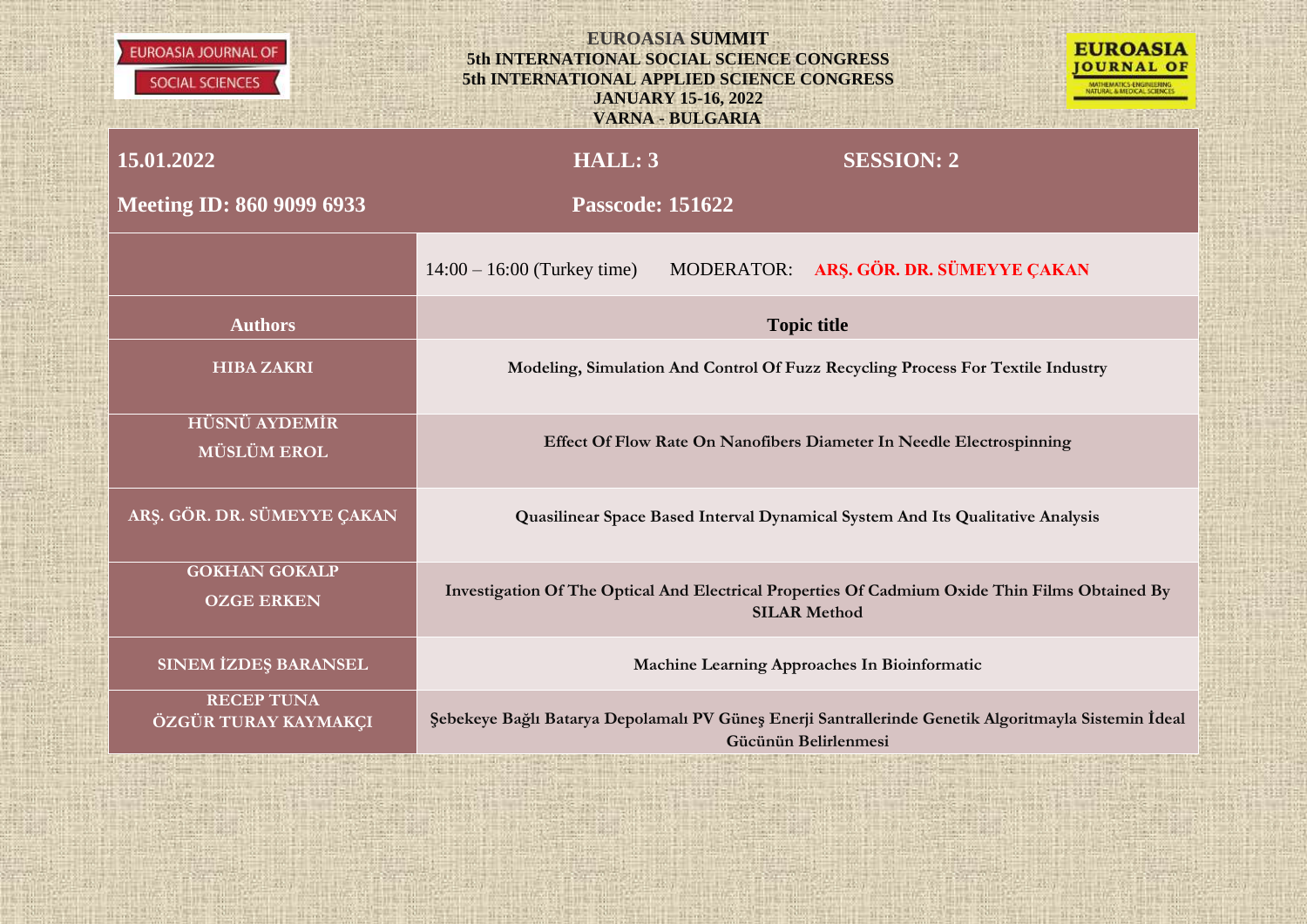



| 15.01.2022<br><b>Meeting ID: 860 9099 6933</b>                                     | <b>HALL: 4</b><br><b>Passcode: 151622</b> |                               | <b>SESSION: 2</b>                                                                                                                                                                                                                                                                                            |
|------------------------------------------------------------------------------------|-------------------------------------------|-------------------------------|--------------------------------------------------------------------------------------------------------------------------------------------------------------------------------------------------------------------------------------------------------------------------------------------------------------|
|                                                                                    | $14:00 - 16:00$ (Turkey time)             |                               | MODERATOR: MUSTAFA HAKKI AYDOĞDU                                                                                                                                                                                                                                                                             |
| <b>Authors</b>                                                                     |                                           | <b>Topic title</b>            |                                                                                                                                                                                                                                                                                                              |
| <b>DEBASISH SAHOO</b>                                                              |                                           |                               | Isolation Of Biometabolites From Endophytic Fungus Associated With Gymnosporia emarginata (Willd.)<br>Thw. For Their Therapeutic And Silver Nanoparticle Synthesis Prospect.                                                                                                                                 |
| <b>NECATI ÜÇLER</b><br>ALI ATADAĞ                                                  |                                           |                               | Servikal Spondilotik Miyelopati Tedavisinde Ön Ve Arka Yaklaşımlar Arasındaki Farklar                                                                                                                                                                                                                        |
| <b>SAFAA BAKIRAH</b><br><b>SALIM YALCIN INAN</b><br><b>AYSE SAIDE SAHIN</b>        |                                           |                               | Pharmacological Effects Of Melissa officinalis L. (Lemon Balm)                                                                                                                                                                                                                                               |
| <b>SEVGİ İŞLEK</b><br>PROF. DR. RENGİN ELTEM                                       |                                           | Pseudomonas chlororaphis 39-d | The Effect Of Additives For Developing PGPR Formulation On Shelf Life Of                                                                                                                                                                                                                                     |
| <b>KEMAL KARACA</b><br><b>SEVGİ İŞLEK</b><br>PROF. DR. RENGİN ELTEM                |                                           |                               | Effect Of Various pH Ranges On Shelf Life For Bacillus subtilis Formulations                                                                                                                                                                                                                                 |
| ZELIHA ŞAHİN<br>MUSTAFA HAKKI AYDOĞDU                                              |                                           |                               | Türkiye'de Son Dönemlerdeki Domates Tarımının Genel Değerlendirilmesi                                                                                                                                                                                                                                        |
| ZELİHA ŞAHİN<br>MUSTAFA HAKKI AYDOĞDU<br>WAST CANNADILY LITTLE ENGINEERS FOR HILLS |                                           |                               | Türkiye'de Karpuz Üretimi: Son Yıllardaki Değişikliklerin Genel Analizleri<br>a management in the state of the state of the state of the state of the state of the state of the state of the state of the state of the state of the state of the state of the state of the state of the state of the state o |